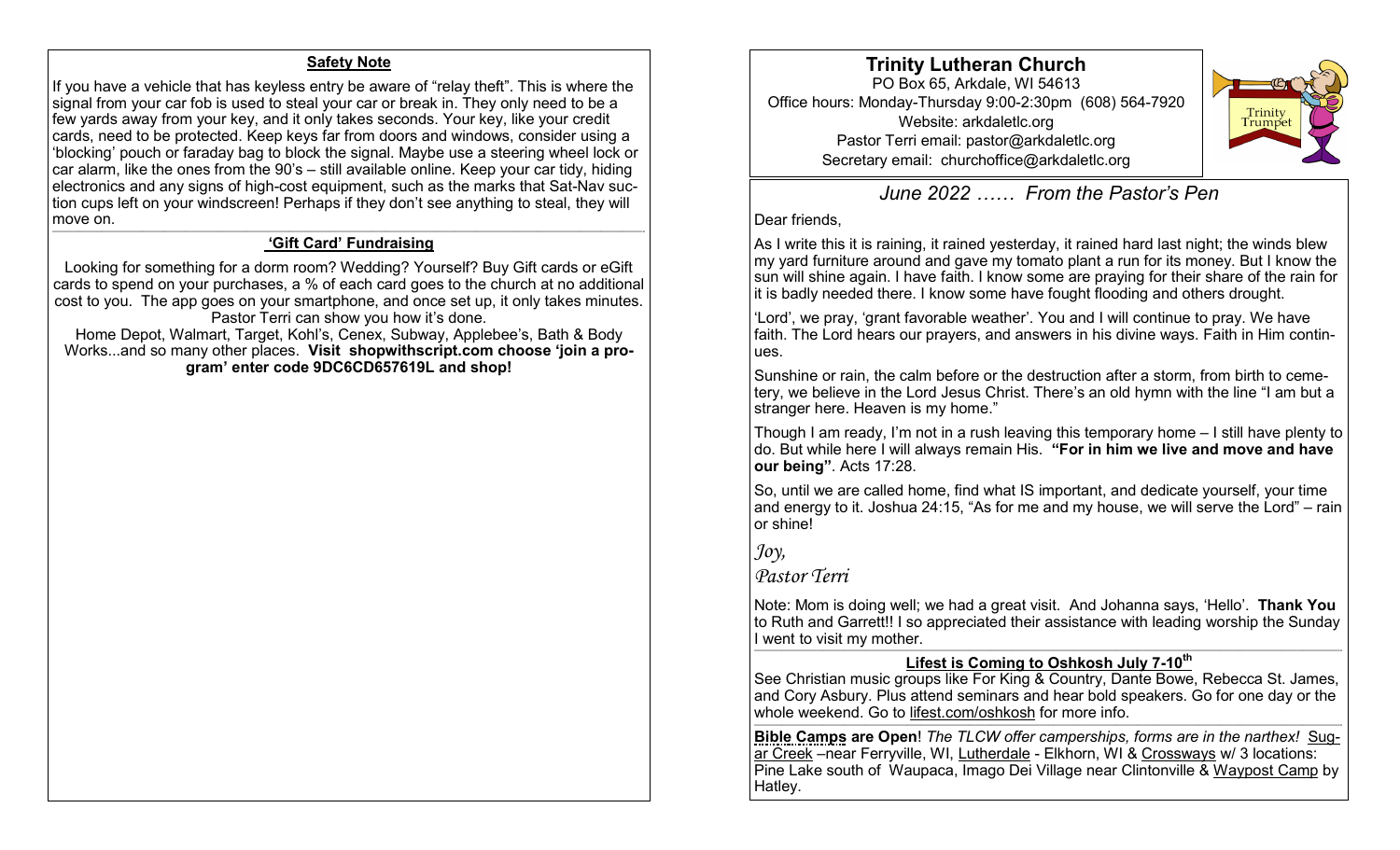| Mon                                                            | Tue                                                                                      | Wed                                                                        | June happenings<br>Thu | Fri                                                                      | Sat | Sun                                                                     |
|----------------------------------------------------------------|------------------------------------------------------------------------------------------|----------------------------------------------------------------------------|------------------------|--------------------------------------------------------------------------|-----|-------------------------------------------------------------------------|
| <b>Wednes-</b><br>day ser-<br>vices are<br>a mask<br>req serv. |                                                                                          | 1<br>5:15<br>Service                                                       | $\overline{2}$         | 3                                                                        | 4   | 5<br>9:00<br>Service<br>& Gradu-<br>ate rec.                            |
| 6<br>5:30<br>Council                                           | $\overline{7}$<br>8:30<br>Quilting<br>4:30 Bible<br>Study<br>6:00<br>Property<br>meeting | 8<br>5:15<br>Service                                                       | 9                      | 10                                                                       | 11  | 12<br>9:00<br>Service                                                   |
| 13                                                             | 14<br>8:30<br>Quilting<br>4:30 Bible<br>Study                                            | 15<br>9:00<br>News-<br>letter<br><b>Articles</b><br>Due<br>5:15<br>Service | 16                     | 17                                                                       | 18  | 19<br>9:00<br>Service                                                   |
| 20<br>Youth Trip<br>to KY thru<br>the 24th!                    | 21<br>8:30<br>Quilting<br>10:00<br>Worship<br>meeting<br>4:30 Bible<br>Study             | 22<br>5:15<br>Service                                                      | 23                     | 24                                                                       | 25  | 26<br>9:00<br>Service                                                   |
| 27                                                             | 28<br>8:30<br>Quilting<br>4:30 Bible<br>Study                                            | 29<br>5:15<br>Service                                                      | 30                     | Shop ama-<br>zonsmile.c<br>om & des-<br>ignate us<br>as your<br>charity! |     | Reminder<br>to bring<br>your pop<br>cans to<br>church for<br>the youth! |

## **Acolyte/Lector 9:00 am**

05th: Kendel Q./Krista P. 12th: Lily B./Garret G. 19th: Nancy H./Mike K. 26th: Eli O./Sandy P.

**Garbage run:** Brian & Donna O.

**Food Pantry run:** Ruth C.

**Altar Guild:** Marge E. & Nancy D.

## **Lawn mowing**

06th: Steve & Kris P. 13th: Brian & Donna O. 20th: Rick S. & Randy D. 27th: Tim & Mary Jo M. **If you can't assist when scheduled, please find** 

# **Watering flowers**

06th: Ruth C.

13th: Donna O.

- 20th: Lloyd & Darlene H.
- 

# **Holy Humor**

**someone to trade with!**

*Pastor Don Leckrone once wrote, "As an apple a day keeps the doctor away, so a laugh a day keeps despondence away."*

A woman invited some people to dinner. At the table, she turned to her six-yearold daughter and said, "Would you like to say the blessing?" "I wouldn't know what to say," the little girl replied. "Just say what you hear Mommy say," the mother said. The little girl bowed her head and said: "Dear Lord, why on earth did I invite all these people to dinner?" :) — *Charles Laine, Franklin, TN*

# **Graduates of 2022!**

**Ryan Banovec: Graduating from** A-F High School, with plans to attend Fox Valley Technical College in Appleton in the Automated Manufacturing System Technology program.

**Macy Farrell:** Graduating from A-F High School. Plans to attend Madison Area Technical College with emphasis in Small Business Entrepreneurship and Photography. She is also currently working on her real estate license.

**Nicholas Prasalowicz:** no information available at the time of print.

**Alicia Puerling:** no information available at the time of print.

# 27th: Tom & Sharon G. **Stewardship Moment**

One gift God has given us is our homes, we are stewards of the places we sleep in. Make sure the Lord has a place in your home. And then make it a goal to remove dangers from your home.

\*Left over pills can be taken to the Adams or Rome Police Departments or the Sheriff's office.

\*Are the guns locked up or have gun locks?

\*Consider safer cosmetics and personal care products and nontoxic cleaning supplies.

\*Outside, take a look around and empty anything with standing water (mosquitos) and are un-used fridges and freezers stored safely for kids?

7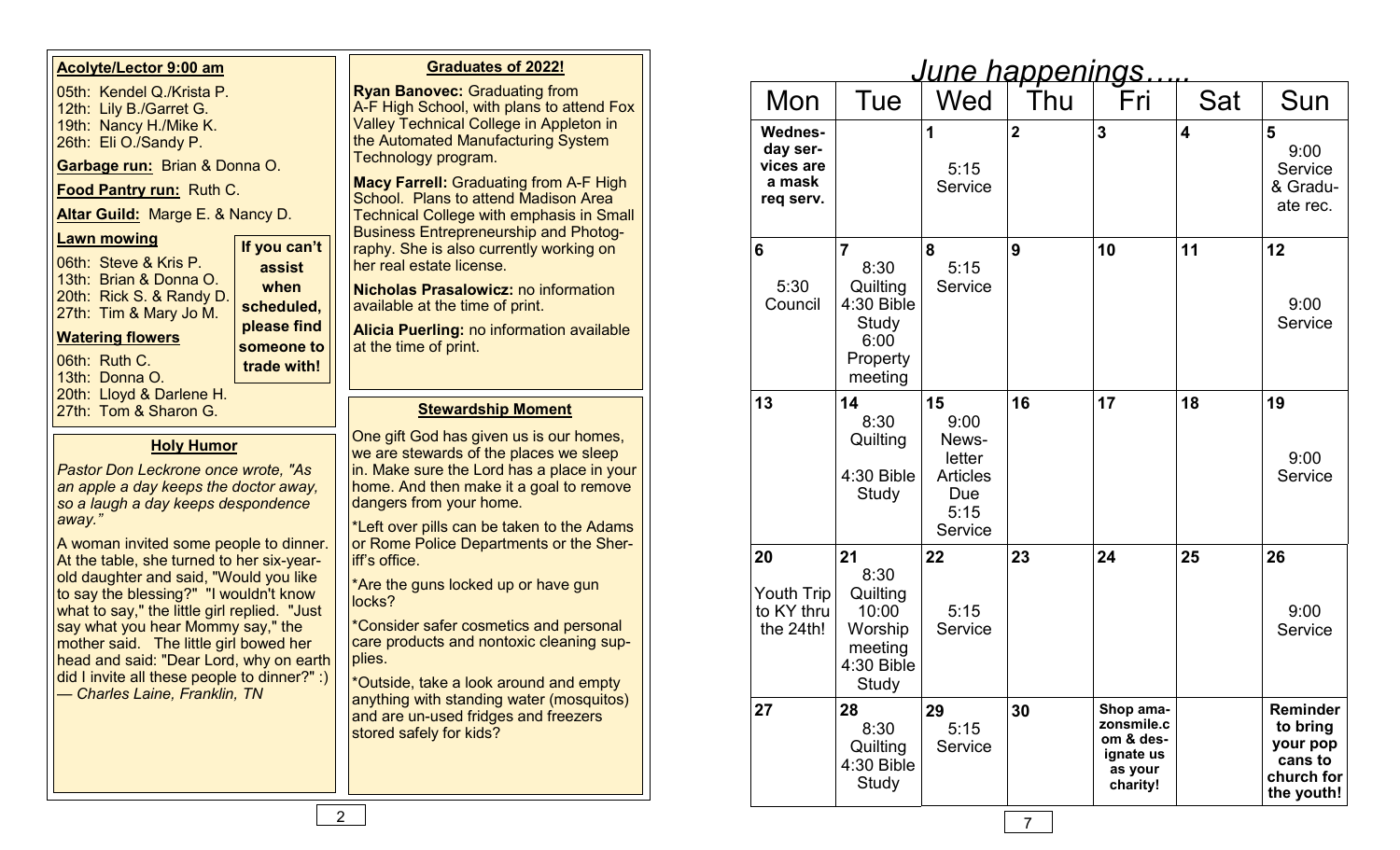the past. Motion: Amended To: Designate \$50,000 of the General Fund to the Ramp Hill Project Glenn Quinnell/Tom Guzman. Cannot vote on this motion because it was not an agenda item and it would also require an amendment to the budget. Glenn withdrew the motion Solar Panels—Mike Kuss Working on becoming more carbon neutral, there are funds available for nonprofits that are not available to the general public Typically, 1/3 to 1/4 of the project could be covered Technology has improved and systems are more durable Can help offset rising energy costs—could potentially sell back some energy Setting an environmental stewardship example Quotes from 1 year ago: would need a system running 30 kilowatt Ground system 17 kilowatt \$30,000 30 kilowatt \$73,200 In Wisconsin, payback for the system is about 11 years New Business No Rummage Sale due to lack of chairperson Adjourn Meeting at 11:40: Kurt Mikolite/Mike Kuss Close with The Lord's Prayer. Respectfully Submitted, Anne Gibault—Council Secretary  $\mathcal{L}=\{1,2,3,4\}$ 

# **KFC—Kid's for Christ**

**\*Graduate recognition** is Sunday, June 5th at 9am.

**\*Bible Verse**: The righteous man walks in integrity; happy are the children who follow him! Proverbs 20:7

\***Activity:** Father's Day paper weight Cactus. Need: small container like small craft clay pot, cleaned rock to fit in it, sand to fill below it (tape off drain hole), green and white paint and a set of googly eyes or black paint. Paint rock green, when dry paint on white stripes or stars or dashes. Let dry. Glue on or paint on eyes. Set it pot. Tada! **\*Table Talk:** Who is your favorite man and why? What makes someone a good man? **\*Bedtime Prayer:** Dear Jesus, I pray for the guys in my life (name them here). As they help me – help them. As they teach me – teach them. As they watch over me – watch over them and keep them safe. Amen. PS Thank you for all these good guys. Amen.

> Just a friendly reminder that hygiene products of all kinds are still in demand at the food pantry… soap, shampoo, conditioner, deodorant and the likes. EVEN DIAPERS! Please help the TLCW fill our shopping cart! THANK YOU!

# **Unapproved Council Minutes May 2, 2022 - 5:30—6:40 p.m.**

**Present:** Pastor Terri, Ken Bork, Derek Pavelec, Garret Gould, Danna Peterson, Kris Peterson, Meagan Grabarski, and Anne Gibault. **Excused:** Mike Willis, Marge Edwards

**Meeting Called to Order** by Garret Gould at 5:30 p.m.

**Opening Devotion:** Pastor Terri. What is it like to feel discouraged? How do we feel discouraged as a group? Individually? In a group we can hold each other up.

**Secretary's Report:** Reviewed report. Motion to Approve: Ken/Derek

**Pastor's Report:** Shut-In Visits: 9 visits, Easter Cards were sent. At Rest: 5 funerals in April. One is coming up. At the Font: 2 baptisms. At the Altar: 1 coming up. Wrote 5 notes to members at a distance. Worked on fine-tuning a Youth Trip to the Ark Encounter and a service encounter. Leaving June 20. Looking for a worship leader on May 11. Enjoyed Rogation and Holy Humor Sunday.

**Treasurer's Report:** Reviewed report and budget through 4/30/22. Reviewed report for the Bi-Annual Meeting. Motion to Approve: Ken/Danna

**Set the Next Meeting Date:** Next meeting is June 6, 2022, at 5:30 p.m.

# **New Business:**

Local Benevolence balance is \$700 Set Bi-Annual May Meeting date, time, agenda May 22, 2022, One service at 9:00. Bi-Annual Meeting to follow around 10:00. There will NOT be a Zoom option—it will be in person with the anticipation of having a paper ballot vote. Call to Order by President Garret Gould

Opening Prayer by Pastor Terri Skildum

Set Agenda

Secretary's Report by Anne Gibault

Treasurer's Report by Kris Peterson

Report from the Synod Assembly May 6-7, 2022

Nominations for Council:

1<sup>st</sup> term up for Marge Edwards—agrees to a 2<sup>nd</sup> term

1<sup>st</sup> term up for Meagan Grabarski

2<sup>nd</sup> term up for Anne Gibault

Still a vacant seat

Nominations for Endowment Committee: all seats are serving current terms Nominating Committee

\*\* minutes continued on next page \*\*